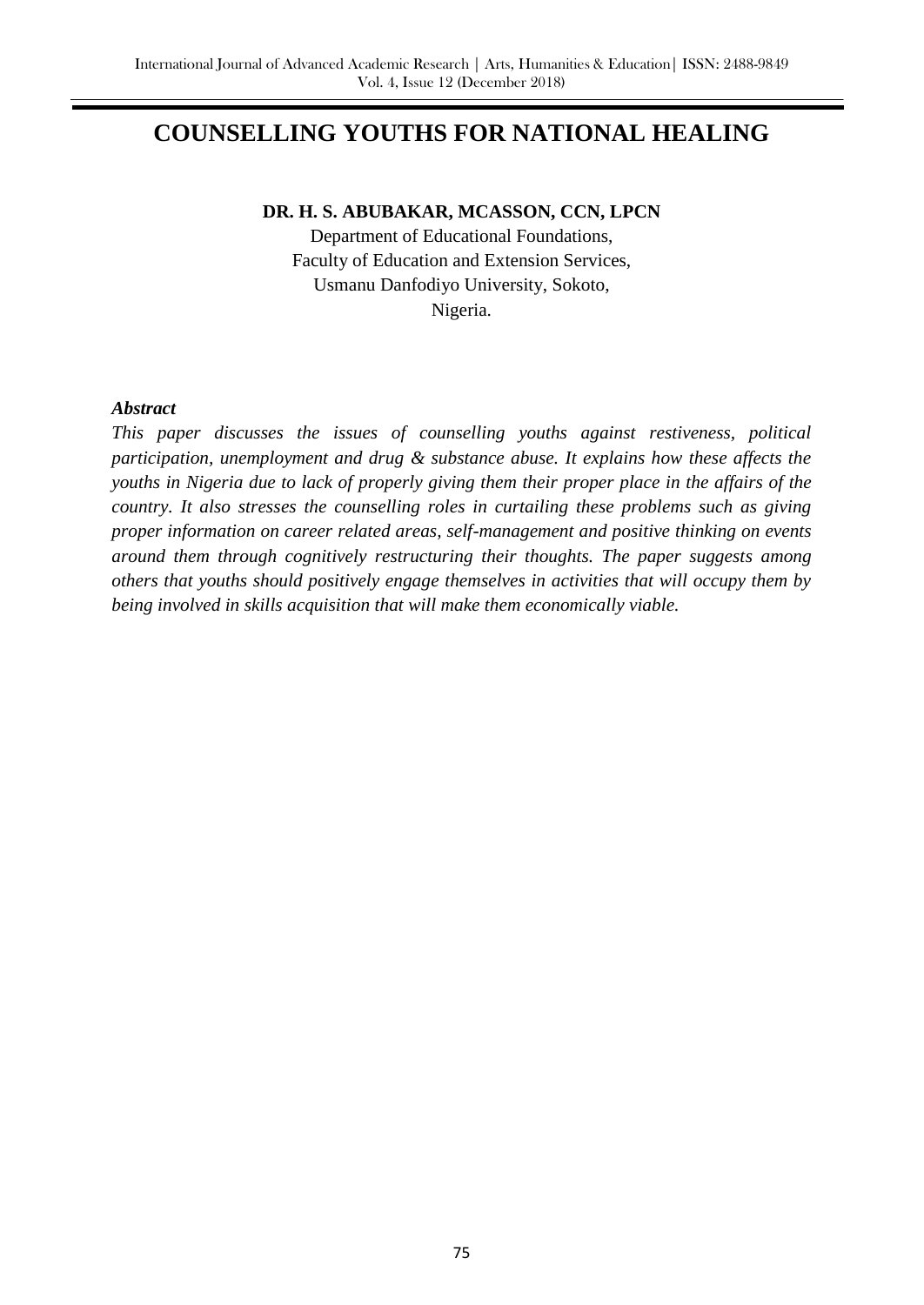## **Introduction**

Youth in Nigeria includes citizens of Federal Republic of Nigeria aged 18-35 years (National Youth Policy, 2009) variance in chronologies are used in defining youth and are addressed by members of the state in accordance to their particular society (Furlong, 2013). Nigeria is the most populous country in Africa with one of the largest populations of youth in the world comprising 33,652,424 members (CIA World Factbook, 2014). In 2012, using National Population commission Projections, Nigeria was said to have a population of 167million. Half of these were said to be youth in the age category of 15-34 years (Akande in Jega, 2017), this statistics suggest that 11 million youth were unemployed.

Going by the above statistics one could consider that this segment of the society requires attention and considerations to ascertain that they are contributing member of the society. From 1999-2007 the then President of Nigeria Chief Olusegun Obasanjo believes that identifying and addressing issues that enhance the lives of the youth would improve overall national development. He stated that youth constitute Nigeria's only hope for a real future. This is because they are characterized as ambitious, enthusiastic energetic and promising (National Youth Policy, 2009). Nigerian youth face tremendous challenges of poverty, diseases such as sexually transmitted diseases and HIV and AIDS, unemployment and marginalization and exclusion in the political economy (Jega, 2017). In addition are crime related issues such as robbery, restiveness, examination malpractice, kidnapping, theft and drug abuse.

Counselling as stressed by Oladele (1991) that it has been used to denote a wide range of procedures including advice giving, support in times of trouble of need, encouragement, information giving and test interpretation while Shobola (2011) defined counselling as constitution, discussion, deliberation, exchange of ideas and process of decision making. Considering the wide range of discomfort being experience by Nigerian youth it becomes inevitable that counselling is needed to heal the wounds they have been nursing. If the youths are sick then Nigeria is sick and requires healing too. This paper will address some of the aiding problems of the youth which are depriving them from contributing positively to their own development and the development of the country at large. Some of these problem related areas are youth and drug and substance abuse, youth and restiveness, youth and unemployment and youth and political participation.

#### **Youth and Unemployment**

Unemployment is s situation where people who fall within the ages of working population are unable to obtain a job. Ajala (1991) opined that unemployment is a condition of the labour market in which supply of labour power is greater than the number of jobs available.

Many of the youth graduating from various institutions to join the world of work are now turned sheer nightmares. Nigeria workforce is not expanding to cater for the teaming youth joining the labour force. This was revealed by National Bureau of Statistics (2014) that unemployment rate in Nigeria increased to 23.9% in 2011 as against 21.10% in 2010 it also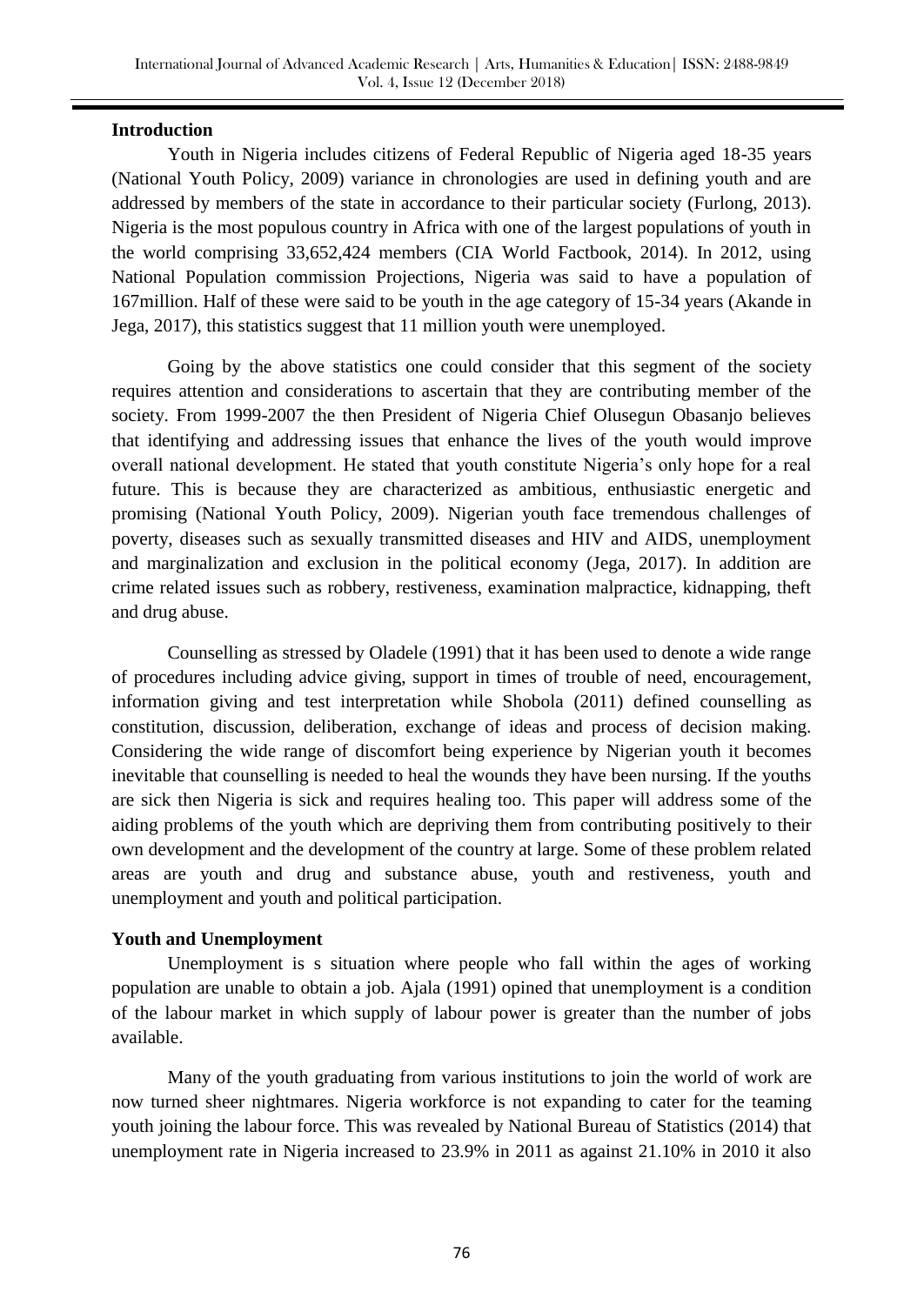revealed that 54% of Nigeria youth were unemployed in 2012 and as a result of unemployment youth are prove to involvement in different type of crimes.

Considering that the youths are the heartbeat of any nation and in Nigeria, half of the population of the country are youth in addition it was revealed that up to 11 million youth are unemployment (Akande in Jega, 2017). This further made it clear of the status of youth in employment coupled with lack of job availability, there is lack of guidance and counselling especially in our secondary schools in preparation of students for career choice based of subjects chosen from the unset. Knowledge of career development and how young people can improve their transition from school to work make it clear that the new entrant into the labour market, the job seeker just out of school needs among other things as stressed by Okon (2001), Siddiqui (2008) the followings:

- i. A high degree of self-knowledge or understanding.
- ii. Knowledge of the world of work.
- iii. Knowledge of what he has to sell.
- iv. Knowledge of what he can do that employers will pay for.
- v. Knowledge of where people can do such things that are needed.
- vi. Knowledge of how he can apply a given type of job.

He further stated that unless students are taught these operations while they are in school and unless they are also taught how to make intelligent and wise decision about these operations, they are likely to make errors in assessing their opportunities and in deciding among alternatives.

Okon (2001) suggested that comprehensive career guidance programmes in secondary schools will encourage vocational exploration by students. Vocational exploration activities help to overcome the wide spread failure to plan thoroughly for one's career future guidance and counselling programmes are also needed in primary schools, colleges, polytechnics and universities. There in need for collaborative relationships with the government, parents, educators, counsellor, members of the community to face career guidance into the curriculum at all levels.

Another way of resolving the youth unemployment scourge is through entrepreneurship training in Technical Vocational Education Training, Akpan, Malami and Ruwandorowce (2016) further claim that traits are characteristics that give individual the potential to run a successful business. These traits which include creativity, nee to achieve, need for autonomy, intuition among others are the ingredients of good leadership and requirement for effectiveness in any vocational area. Youths can overcome the issue of unemployment by possessing the required skills in areas of their interest on jobs or occupation that will make them self-reliant.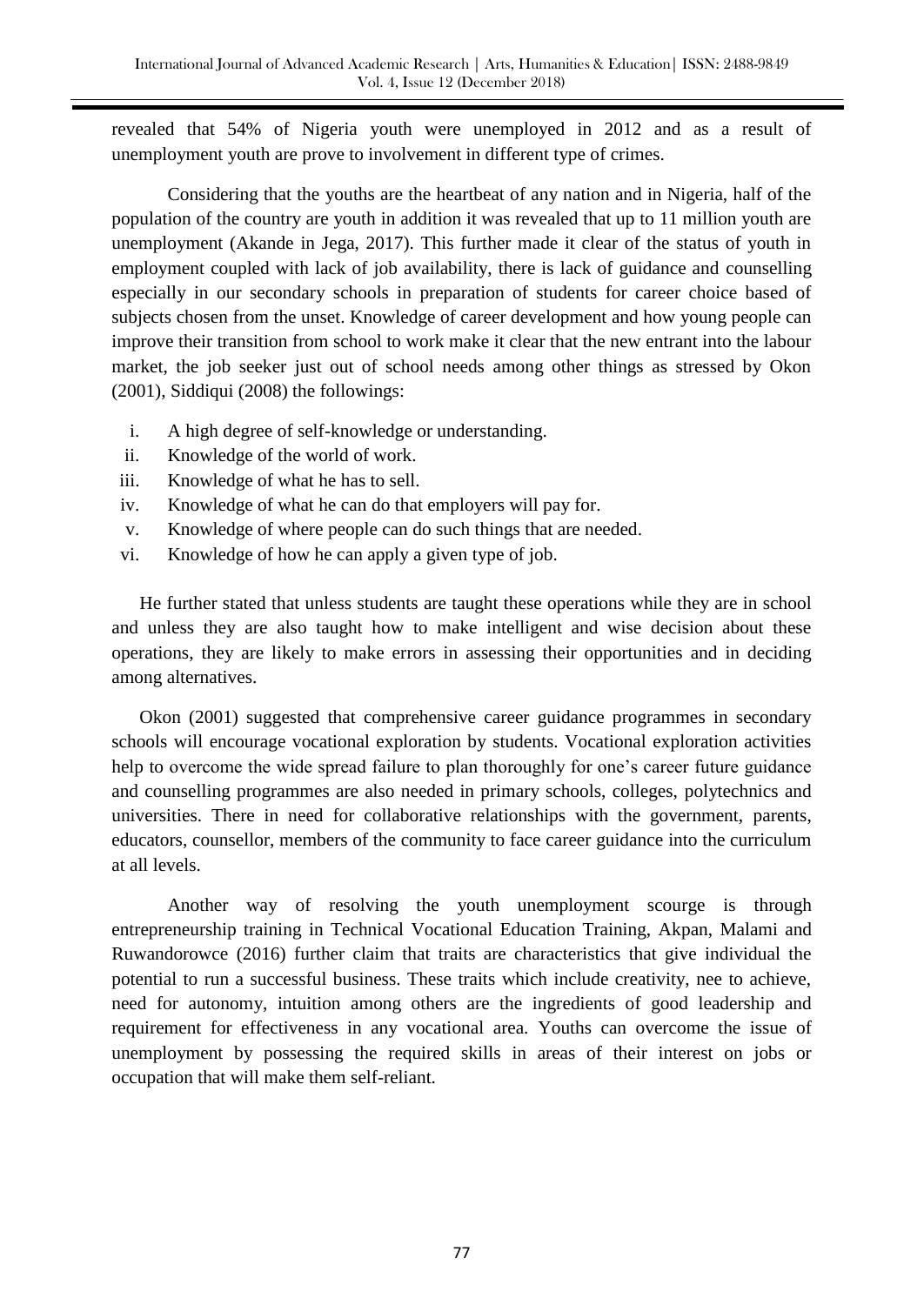## **Youth Restiveness**

Oxford Advanced Learners Dictionary (2015) defines the word restiveness from 'restive' which is 'unable' to say or unwilling to be controlled especially because you feel bored or not satisfied.

As earlier described that the youths are the most active segment of every society, they are full of energies and agile. The needs to be involved and be made adores in their domain. In a study conducted by Audu and Oliha (2015) they identified some of the major causes of youth restiveness to include political instability, frustration, religious crisis, unequal distribution of natural resources, poverty and hardship unemployment. Other causes are bad governance, illiteracy and ignorance, drug/alcohol abuse peer group/cult influences, ethnic/tribal crisis and ineffective communication from political leaders. While often and Ajayi (2008) asserted that lack of good governance, lack of humanitarian and social welfare, corrupt practices of government officials, inadequate training programmes, unemployment, inadequate recreational facilities, lack of quality education and so on as the reasons for incessant youth restiveness.

Nigeria has witnessed so many episodes of youth restiveness. A part form the militancy and restiveness by students who indulge in cultism on university campuses, outside the campuses are proliferated initiated pressure group or ethnic militia such as the Odua People's Congress (OPC) in the Western Nigeria, Movement for the Actualization of the Sovereign State of Biafra (MASSOB) in the Eastern Nigeria, Movement for Survival of Ogoni People (MOSOP) and Movement for the Emancipation of the Niger Delta, Arewa, Constitutive Forum (ACF) in the North, Boko Haram in the Northern part of Nigeria (Usman, 2015). There are other groups springing across the country with similar characteristic like the major ones mentioned such as the recent herdsmen-farmers clashes in Plateau, Benue and Taraba, gun-men attack in Zamfara, Katsina and Sokoto States.

The consequences of this violence for the Nigerian state have been devastating. Orhero (2015) stated that the spate of violence in Nigeria is symptomatic of a failing state if not a failed state. A failed state is described as a state which is unable to perform the legitimate functions such as the maintenance of its territorial integrity, the security of its population, and property including the provision of basic public services to its citizen among others.

Going by the causes and consequences of youth restiveness it now becomes imperative that the government and communities involved and those yet to be involved to critically examine what is it that is not going well especially in relation to youths, so as to curtail or remove the stumbling block or blocks that is causing youths to be engaged in productive activities that will keep their minds occupied activities like seminars, workshops symposia, skill acquisition programmes and employment opportunities as well as ensuring that appropriate dissemination of information to all these programmes are accessible to them.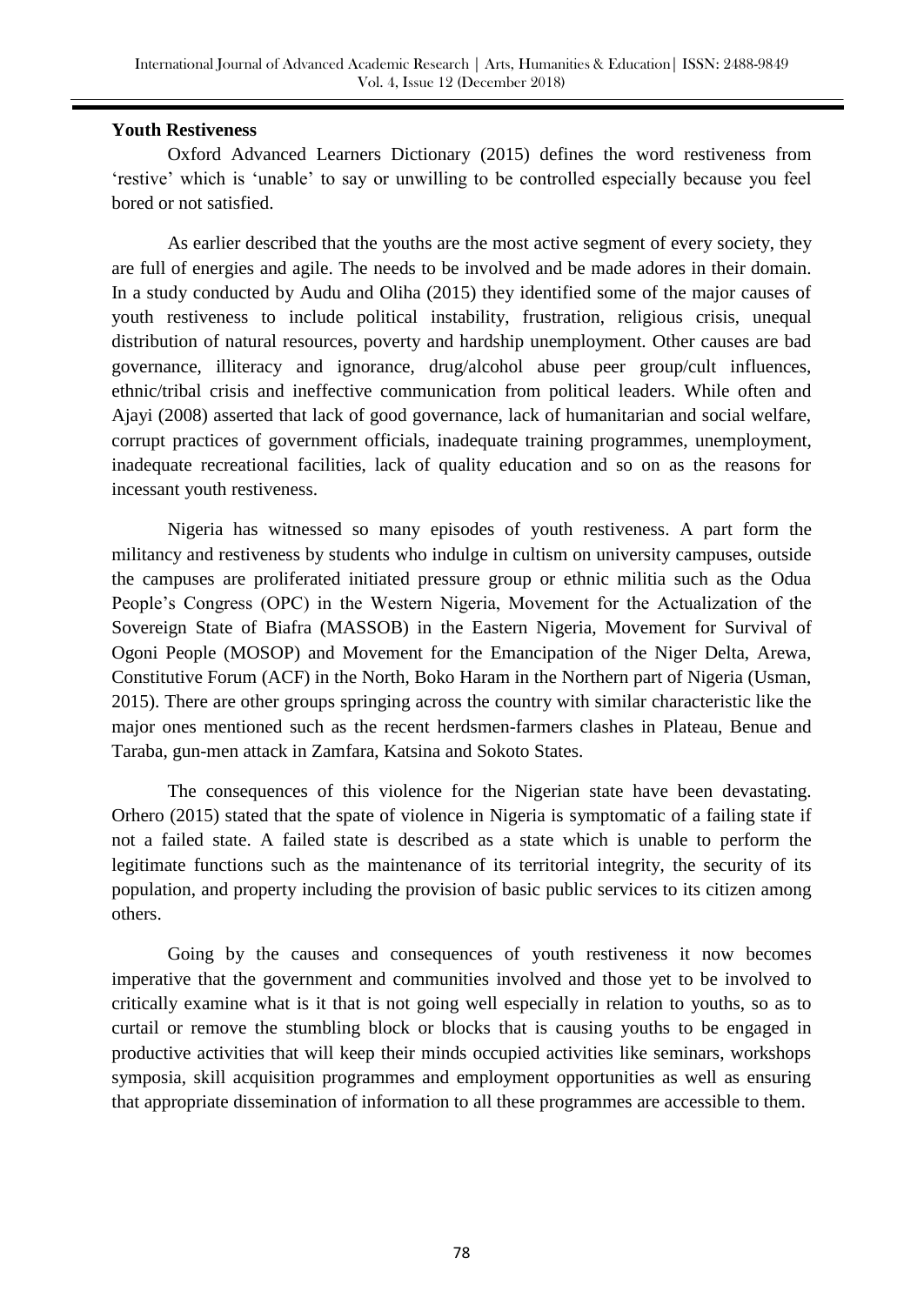The entrepreneurship education introduced in schools and colleges, National Youth Service Corps and university should be made functional and practical oriented in such a way that the youths are occupied prepared and equipped will skills that they can access to earn a living.

## **Youth and Political Involvement**

Youth are expected to be the active members of any political dispensation, but in Nigeria reverse in the case Jega (2017) asserts that there in dire shortage of young persons occupying political realm, either because of disempowerment, or alienation, or their perception that their involvement would not matter given how elections are rigged and how policies are haphazardly conceived and implemented without input from critical stakeholders (youths). He further stated that, there is a disjuncture between the old, the middle and the youth, in the sense of lack of appropriate and serious platforms for solidarity, engagement and dialogue. Instead, the youth are most found in political thuggery and violence, in addition those that claim to be their godfathers only support the with drugs and weapon to carry out violence on their behalf some of them would be wounded, killed or end up in prison while those that engaged them are presumably enjoying themselves. UNESCO in Jega (2017) stated that the goals of youth empowerment are to nurture in the youth, values, ideals and notable skills that will provide the youth with positive sense of self, self control, decision making skills, moral system of belief and pro-social connectiveness.

The aforementioned could only be achieved through hard work, government taking the lead way and other stakeholder providing critical support to create better opportunities for our young people so that they can explore their potentials in education, employment in entrepreneurship and especially in politics and governance and in global competitiveness as well as in all facets of live.

## **Youths and Drug/Substance Abuse**

Drug is any substance which produces physical, mental or psychological changes in the user. Lar, Okpede and Bulus (1992) referred drug to as a chemical compound that may be used or administered to human beings or animals for treatment or prevention of diseases or other abnormal conditions for relief of pain. White drug abuse refers to any substance taken persistently and excessively over a long period of time can be dangerous of physical health and social being of the taker. Any drug that is taken without the doctor's prescription results into drug abuse.

## **Reasons why Youths Abuse Drugs**

Nwachuku and Ekanem 2007 as follows:

i. Family based factors: positive family history of alcohol or drug use, or drug dependence, dysfunctional parental style or parental loss of control permissiveness or authoritarianism, family conflicts, poor or loose family moral values tolerance or alcohol and aigrette use in the family.

ii. Problem behaviours associated: Anti-sexual behaviours, aggressiveness early sexual experience, impulsivity negative affect and attention definite disorder.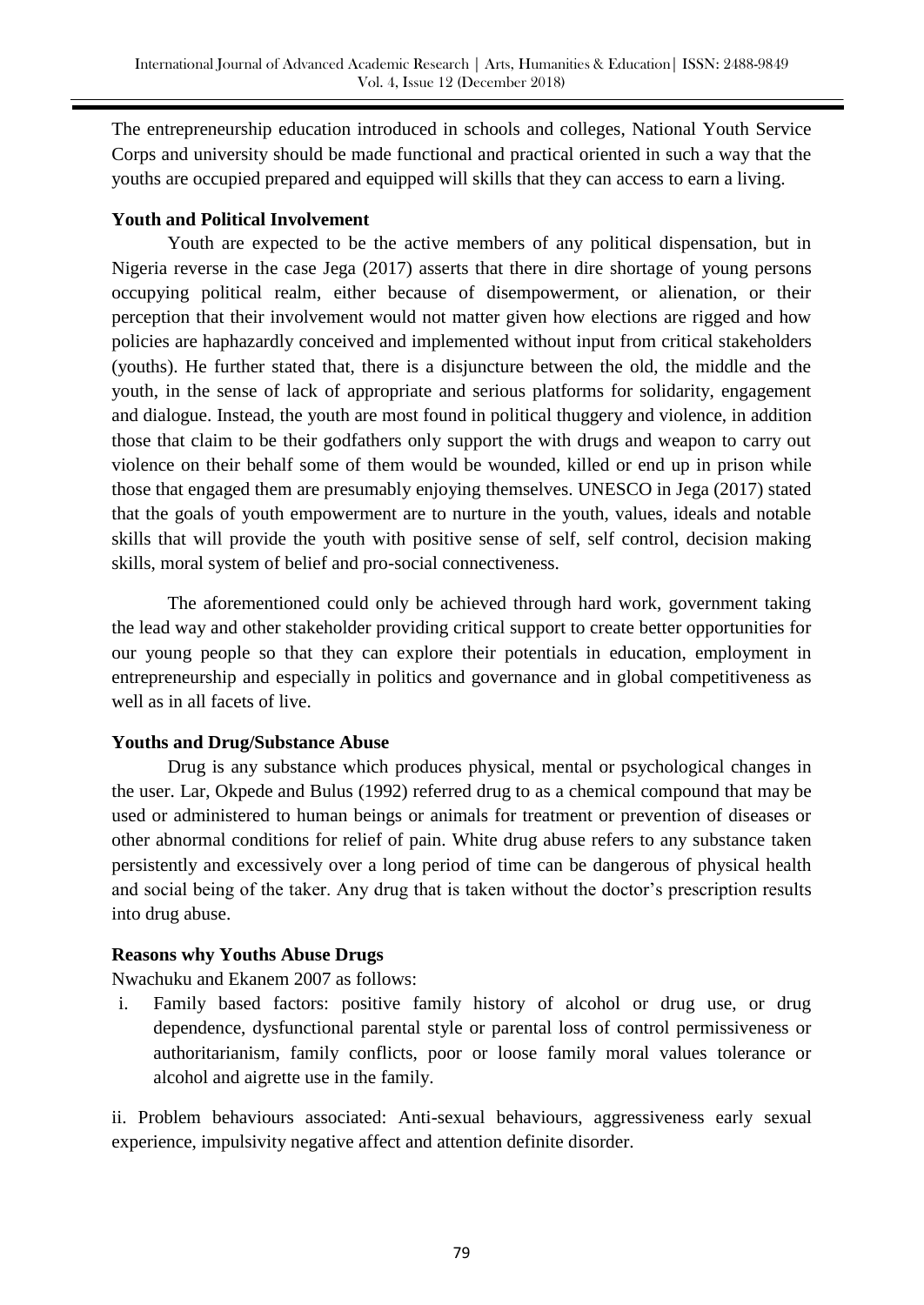iii. School based factors: Peers pressure, influence and validation or peer affirmation, early school failure delinquency and possible drop out.

iv. Association with drug using peers.

v. Community based factors:

a. Ready availability of alcohol and other drugs in the neighborhood.

b. Tolerance for the use of alcohol or illegal drugs

c. Overpopulated, disorganized and deteriorating rundown neighborhoods, squatter settlement and ghetto life.

d. High unemployment rates.

e. Social tolerance for low moral standards and social loitering.

f. Sex talk, sexual promiscuity and poor role modeling by adults in the community

g. Drug consumption provocative commercials. Promos and media advertisements

Edo-ololu stated that many of the root cause of drug and substance abuse are to be found in insecurity, fear, guilt, disappointments, immorality, and deviant sexual behavior, frustration, stress, peer pressures and intense competitions such as professional sports.

Some of the drugs and substances abused are from both licit and illicit drugs such as alcohol, marijuana, cocaine, codeine, cough syrups, valium, analgesic heroin cigarettes and snuff to mention but few. Use of drugs has become a habit associated with youth sub-culture and a vital ingredient for the rampant contemporary social and political violence the increasing number of young alcohols and drug users has risen to the level of causing the educational sector much concern. This problem according to Nwachku and Ekanem (2007) constitutes one of the greatest factors that hinder educational excellence in today's school.

There is dire need to take necessary measures in rescuing the youth from this menace. Nigeria cannot allow such huge number of its population to waste away. Youths constitute the major part of the workforce or labour force, if left unguided against the menace of drug and substance abuse, Nigeria will be losing young and vibrant personalities that will cater for all sphere of labour force. Drug abuse is highly dangerous as it destroy one physically, psychological and emotionally. The communities have a role to play by identifying places where these drugs are being supplied or sold as well as collaborating with security agents and personnel's of drug law enforcement in order to monitor and arrest people who deal with those drugs.

## **Role of Counselling**

The role counselling is expected to perform in alleviating the suffering of the youth in the country can be deduced from the definition of counselling by Egbochukwu (2000) as a process by which a troubled person is helped to free and behave in a more personally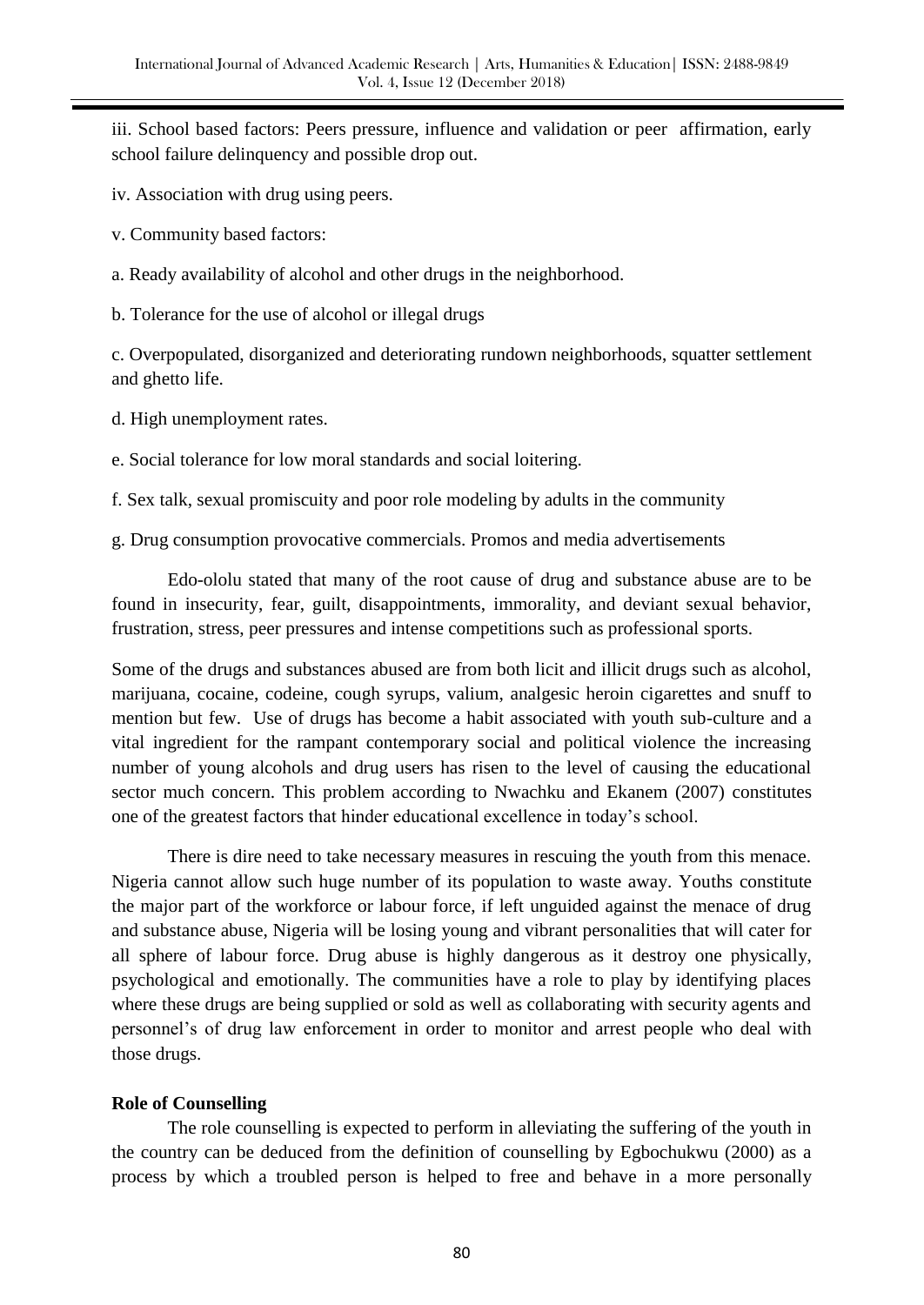satisfying manner through interaction with an uninvolved person who provides information and reactions that stimulate the client to develop behaviours that enable him to deal more effectively with himself and his environment. Dustin and heorge in Egbochukwu (2008) also defined counselling as a learning process designed to increase adaptive behavior and to decrease maladaptive behavior. Sambo (2014 page 187-189) enumerated areas that counselling is needed to relieve the youth of their discomforts as it relates to this paper.

Youth need counselling in area of career: career counselling includes all aspects of individual needs as part of the total careers, decision making and planning. For a counselling assisting the individual with career issues demands that such individual be equipped with various techniques so as to be effective.

- i. Career information which facilitates the development of realistic expectations about an occupational roles. Counselling should accord the youth with information which will enable the individual to test out it congruency with his self-concept.
- ii. Career counselling strategies: There is need to employ strategies to help the person such strategies as assessment strategy enable the counsel find out the main areas of strength and weaknesses; intensive information and placement service strategy which can take the forms of career tour, career fair, practical
- iii. Career counselling techniques: In making the individual feel and to have experience during career counselling a number of techniques have to be used which are occupational drawing, bibhotherapy, guided fantasy, career teaching techniques and career exploration techniques such as visit, excursion and so on.

## **Role of Counselling in Drug Education**

Counselors should provide the youth with drug education which should include the reasons for drug use as well as the social impact of drugs. As such change will be more lasting if young people are allowed to make their own decision about the use of drugs after learning about the harmful effects or such activity. There is need to concentrate resources and efforts on leading young people to alternative means of obtaining what weirs seek from drug way of satisfying their needs and wants that are better for them and the society.

Sambo (1991) stressed that drug education must foster and instill in youths the necessary skills for living. A positive approach to the study of drug use should include concepts such as personal values, relationship with others, self-image, one's responsibility to the society, ways of fulfilling needs and the means of a mentally, socially and physically healthful life.

## **Role of Counselling in Political Education.**

Counselling has a role to play in getting the youth understand their plight on issues relating to their participation in politically motivated activities. Youth enlightenments are to be organized from time to time to instill in them attitudes, values and norms that are in conformity with the society in which they live. The youths need to be informed of the roles expected of them in moving the country forwards. They need to know their civic responsibility and loyalty to the country. Counsellor should let them understand qualities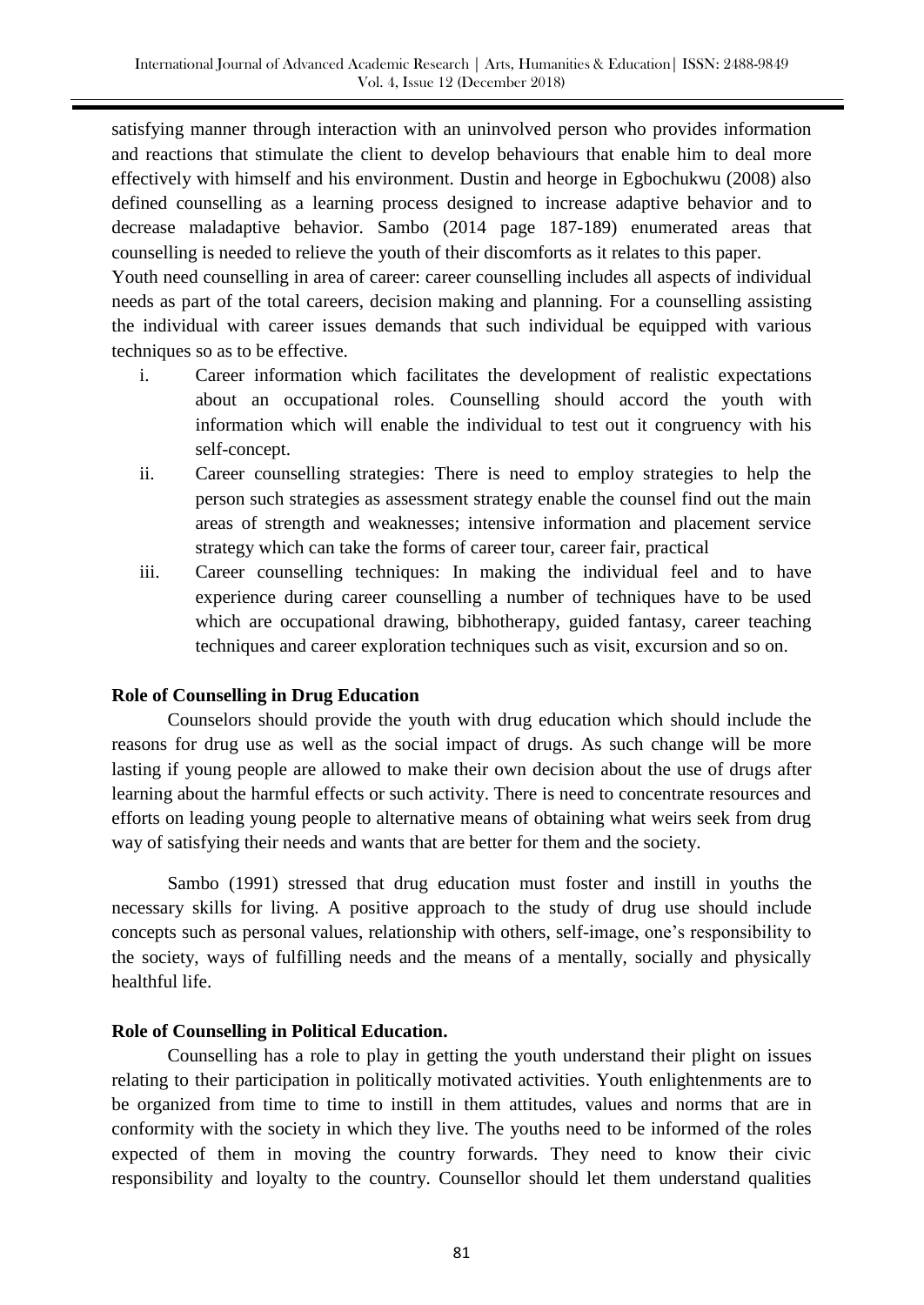required of them to be useful members of the society; such qualities as to be law abiding citizens, trust worthiness, service to humanity, peaceful coexistence, accept dialoguing as a means of resolving issues, none crave for money bag, hard work and perseverance. All these allow their inclusion in politics so that they will have a say in the governance of their country.

## **Counselling Role on Youth Restiveness**

Having understood the causes of youth restiveness, the counsellor requires to organize seminars, workshops, group counselling and conferences on topical issues causing restiveness, so that youth would be part of discussion as well as avail them opportunity for assertiveness, that will help in guiding them appropriately using counselling strategies like brainstorming, cognitive restricting therapy, reality therapy and so on. The essence is to changing their negative thinking to more constructive ways of reason which will make them identify positive ways of contributing to the development of self and society.

## **Conclusion**

Having identified that youths are the backbone of any society as well as their population and their contribution to the development of the nation cannot be overemphasized. Furthermore, their engagement in crimes and other social ills stemmed from idleness, lack of involvement in sphere of life, unemployment, lack of proper information on the happenings that concern them such as skills acquisition programmes, political activities and job opportunities are some of the reasons why frustration envelope them. They also lack the knowledge of self and self-management which result in some of them taking solace on drugs and restiveness that are detrimental to their well-being. Through counselling interventions youths could be managed and guided in ways that will make them achieve good personality as well as making them being positive in their thinking and actions. This will heal the wounds they are nursing as well as healing for the country at large.

## **Recommendations/Suggestions**

This paper forwards the following recommendations:

- 1. Federal Government of Nigeria should through National Youth Development Policy enlighten the youths properly on programmes that concern them through giving information that are within their reach for proper actions.
- 2. Youths should engage themselves in skill acquisition education to enable them possess skills that are relevant to their environment to curtail being idle as well as preparing them economically for living.
- 3. Counselling Association of Nigeria (CASSON) should create fora for interacting with youth organizations across the country, enlightening them on expectations and reality of their needs, interest and participations.
- 4. Counsellors should endeavor to create avenues where youths can reach them for counselling in relation to self-management and career guidance.
- 5. Those in governance should serve as role models to youths in terms of being trustworthy in handling the resources of the country. This will enable them realize that there is hope ahead.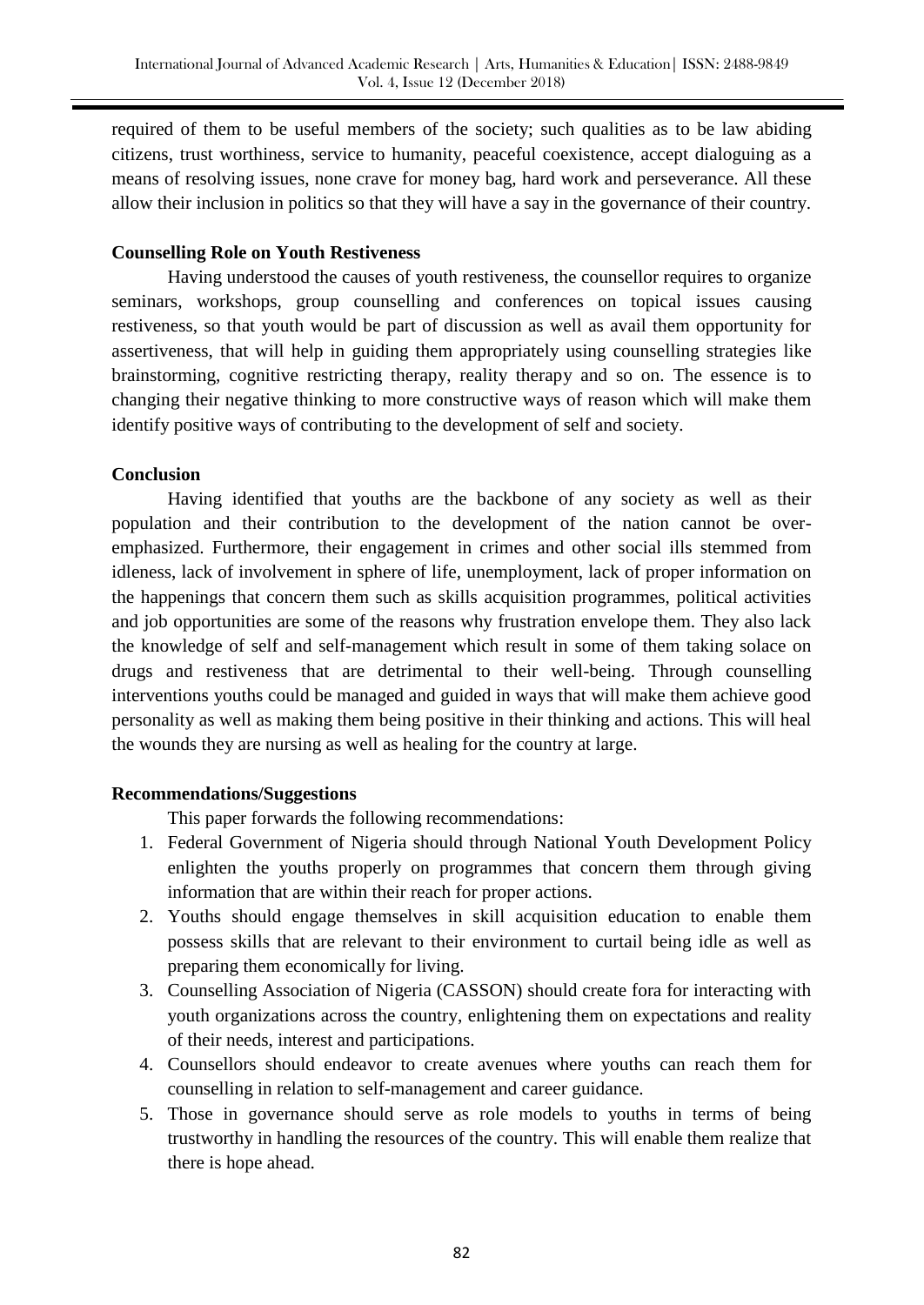## **REFERENCES**

- Ajala, A.J (1991) University Students Attribution of the Causes and Perceived Solutions to Graduate Unemployment M.Ed Thesis, University of Ilorin, Ilorin
- Apkan, C.F malami, N & RuwanDorowa, I (2016) entrepreneurial skills in technical vocational education training as a strategic approach for achieving youth improvement and peace in Nigeria. Book or topical educational issues. Maiden edition
- Audu, V.E and Ohia J.A (2015) Causes, Effects, Remedies to Youth Restiveness Implication for Counselling Issues in the Helping Profession for Nigerian Counsellors Ed. Alfred, A-A, Oyaziwo, A. George Eweniyi CASSON
- Edo- Olotu, B. (2006) guidance and counselling issues for secondary schools. An introduction to counselling in secondary schools Daily graphic Nigeria ltd.
- Egbochuku, E.O (2008) Understanding Guidance A Comprehensive Text, University of Benin Press, Benin City
- Furlong, A (2013) Youth studies an introduction. Routledge.
- Jega, A.M. (2017) Youth and the future of Nigeria being a paper delivered at  $5<sup>th</sup>$  convocation lecture Nile University village, Abuja.
- Lannap, A.L (2012) Basic Issues in Guidance and Counselling Jos: Mono Expressions Lrd
- Lar, C.T. Okpede, O.D and Bulus, I. (1992) New Perspectives in Guidance and Counselling Jos: Fab Anieh Nigeria Ltd
- National Bureau of statistics (2014) Nigeria unemployment rate. Retrieved April 2014 from [http://www.](http://www/)career network.Msu.edu/jobsinterships/fingdin.
- National Youth policy (2009) https://www.K4health.org/tookkits/youthpolicy/Nigeria\_national\_youth\_policy\_and strategic\_plan\_action.
- Nwachuku, D.N and Ekanem, E. (2007) Drug (Substance) Abuse in Schools: Intervention Education in D.N. Nwachuku, The Teacher Counsellor for Today's School Enhancing Millennium Teaching-Learning Processes University of Calabar Press
- Okon, S.E (2001) Education and work: career planning and decision making. Ahmadu Bello university press. Zaria, Nigeria

Oladele, J.O. (1991) Guidance and counselly Lagos. Johns\_lad publisher